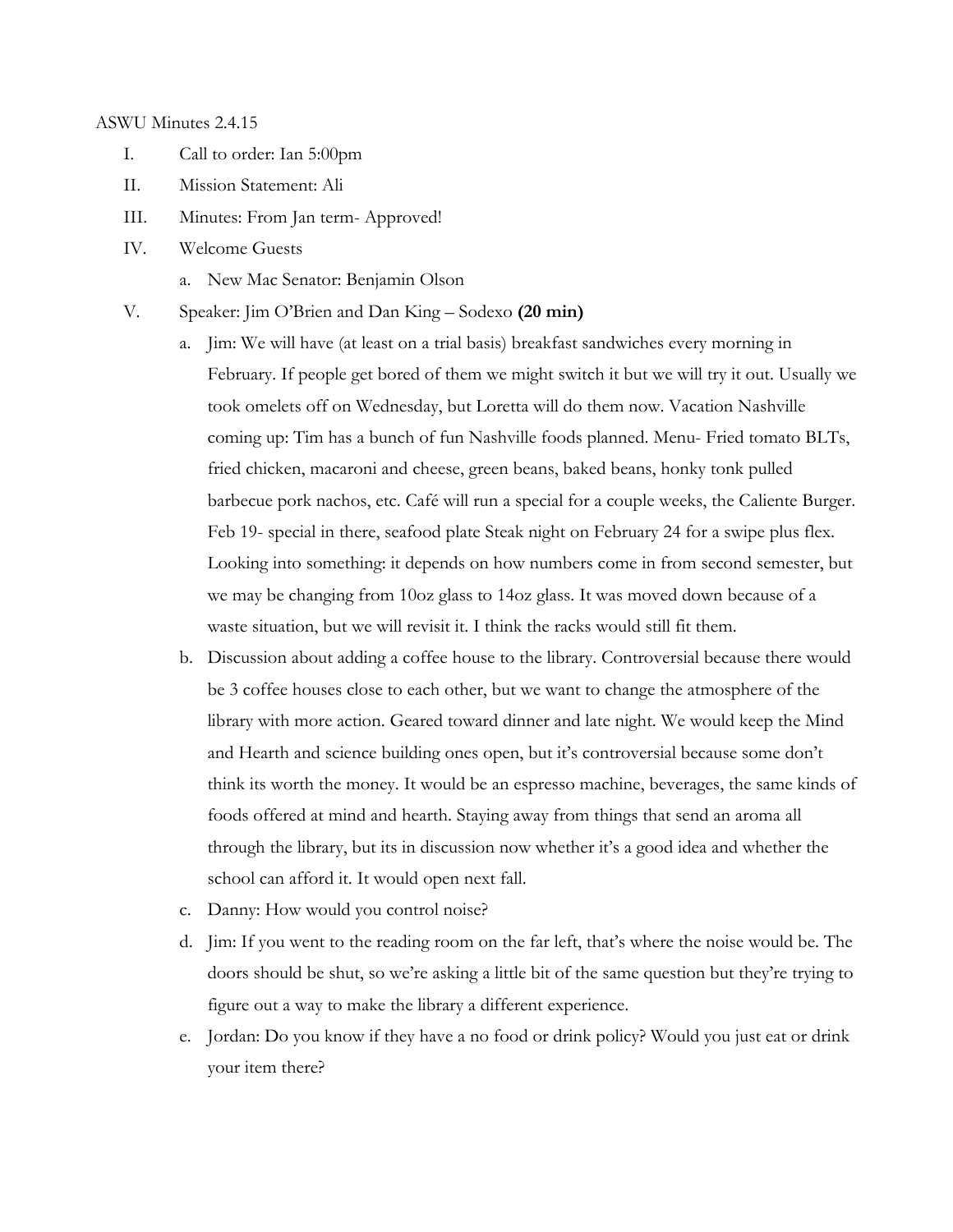- f. Jim: I think they would tweak the policies but my guess is that you'd be able to take it to a location and study. It wouldn't work if you're just stuck in that spot.
- g. Ian: The last few years you've been trying to get more off campus students to buy more meal plans. Did you see a rise in off campus purchases or has it been the same?
- h. We see a rise in pirate bucks. The challenge with the off campus meal plans is that they're too expensive. We charge a certain amount, the school has an up-charge because they want a part of it- they need their money to support what the building costs, etc. We have to be careful of making the off campus plans better than on campus ones. We're ok with having pirate bucks being the big sell.
- i. Dan: Right now if you buy \$150 or more we're putting an extra 20% on the account as flex dollars. We're doing that through February.
- j. Bre: In response to the bigger cups, I've heard 3 people today ask if that was a possibility so I would support that.
- k. Jacob: When I hear people compare Sodexo at Whitworth and Gonzaga almost always it's the cups.
- l. Jim: Basically everyone is for it- we just have to make sure we can afford to do it. I'm not concerned about the beverage waste because the school is good about food and beverage waste. I think students have learned and people just aren't wasting as much as they used to. I want to do it in the spring, as soon as possible.
- m. Ian: Thank you so much for all you do with clubs. In my time as a senator you were very helpful with dorm events- just thank you for your partnership.
- n. Dan: We're located right by Nancy and Sandy. We're an open door.
- o. Erika: I've heard some people talking about the coffee shop in Weyerhaeuser; do you know why that went away?
- p. Jim: It was costing the students money and it kind of went away after we opened the one in the science building. There was no reason to have that one lose money if the science one was doing well. We tried to replace it with vending machines, but the library is a different mix because they're trying to change the atmosphere.
- q. Eli: What is the main driver for wanting to create a different atmosphere?
- r. Jim: Amanda is in charge of the coffee house, I think it's that if you go into Barnes and Noble and you're looking at books with coffee, there's the feeling that this is cool. I think that's their thinking, if you're on an admissions tour and you see a coffee shop inside of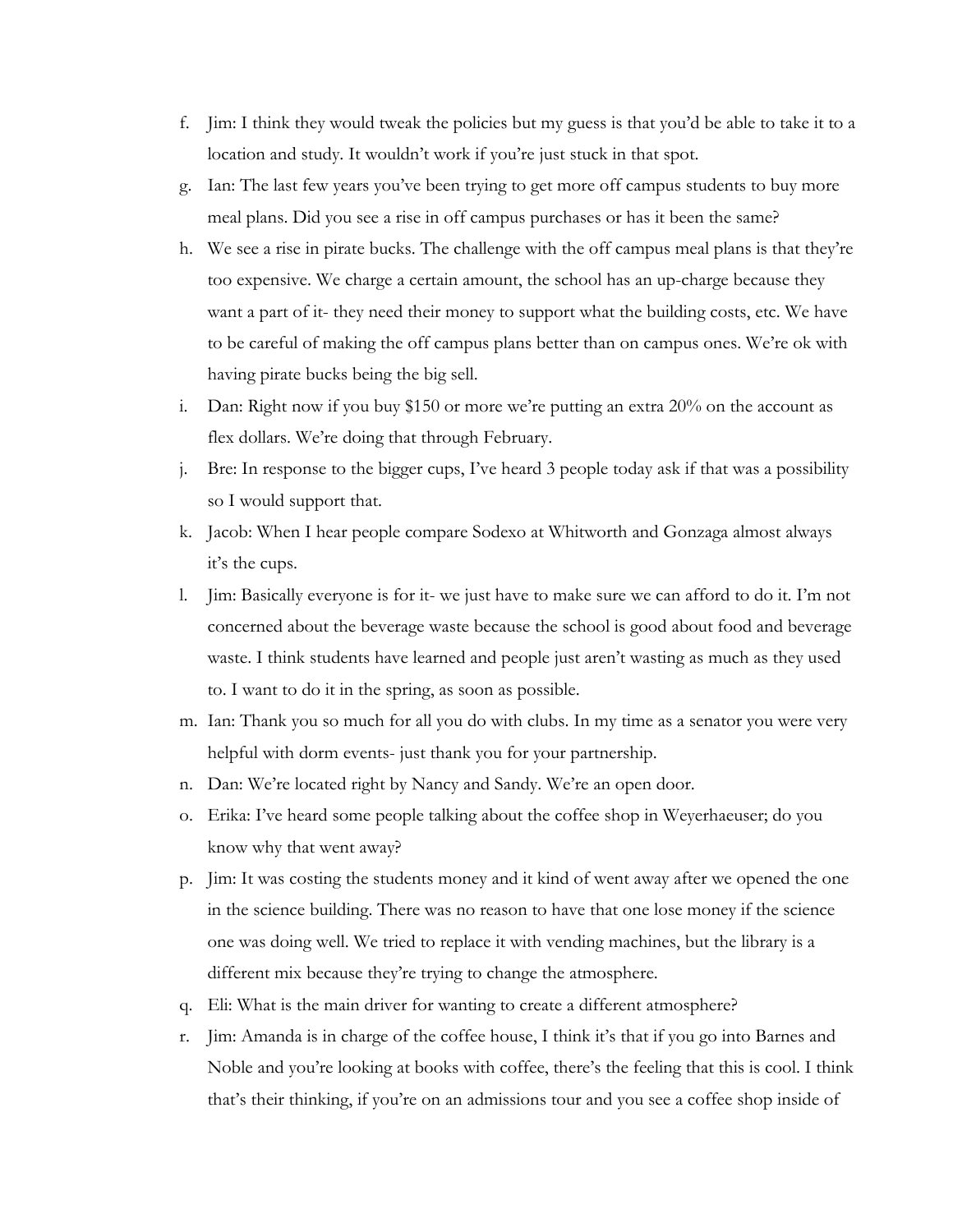the library you like it. From a program standpoint, we want to think of new ideas. I'm not totally sold on it and I feel like there might be a better location for a retail location in Weyerhaeuser but it would take away that lounge/computer area. It's a tough call, it's a little further down but we will look at it.

- s. Jerrica: Would it maybe be better to extend the hours to the coffee shop here to that later time vs. having a whole new coffee shop?
- t. Jim: I've been asking what the traffic is at night in the library and they don't know. They're seeing whether having a late-night coffee shop would increase traffic or not.
- u. Josh: You mentioned Barnes and Noble and the cool atmosphere, that's retail and I would think that the library stigma is "don't talk". I would also see a coffee shop as encouraging talking and I'm not sure if those match up that well. It seems like you'd have to create space that maybe isn't there.
- v. Jim: When you think about it, the library discussion hasn't included students yet. We did a survey and lots were for it, but I think they should include student comments before they make a move like that.
- w. Jacob: I think the library having a coffee shop could be a good thing. In the mornings the line stretches far, and if I knew there were more coffee shops close by it would be a great thing.
- x. Jordan: Even though the proximity is close, if it's dark outside late at night, having the advantage of having the coffee there when you're already there to study would be good.
- y. Erika: What if there was some kind of mobile coffee cart? It could be in the library most of the time but when it's nice out it goes outside.
- z. Jim: One of the challenges is that espresso carts themselves can't be mobile; they have to be plumbed in with new health codes. That was the first thought. But we will consider that as well.
- VI. Club Updates **(6 min)**
	- a. Elizabeth: Gospel praise will be hosting  $18<sup>th</sup>$  gospel explosion. Last year we had 12 church choirs come and church choirs. We are also taking an offering for our club fund, and hoping to host a spring concert in April and invite churches to be apart of it and Jubilation as well. Gospel Explosion will be Feb 13 at 7pm in the chapel.
	- b. Ian: How many are involved this year?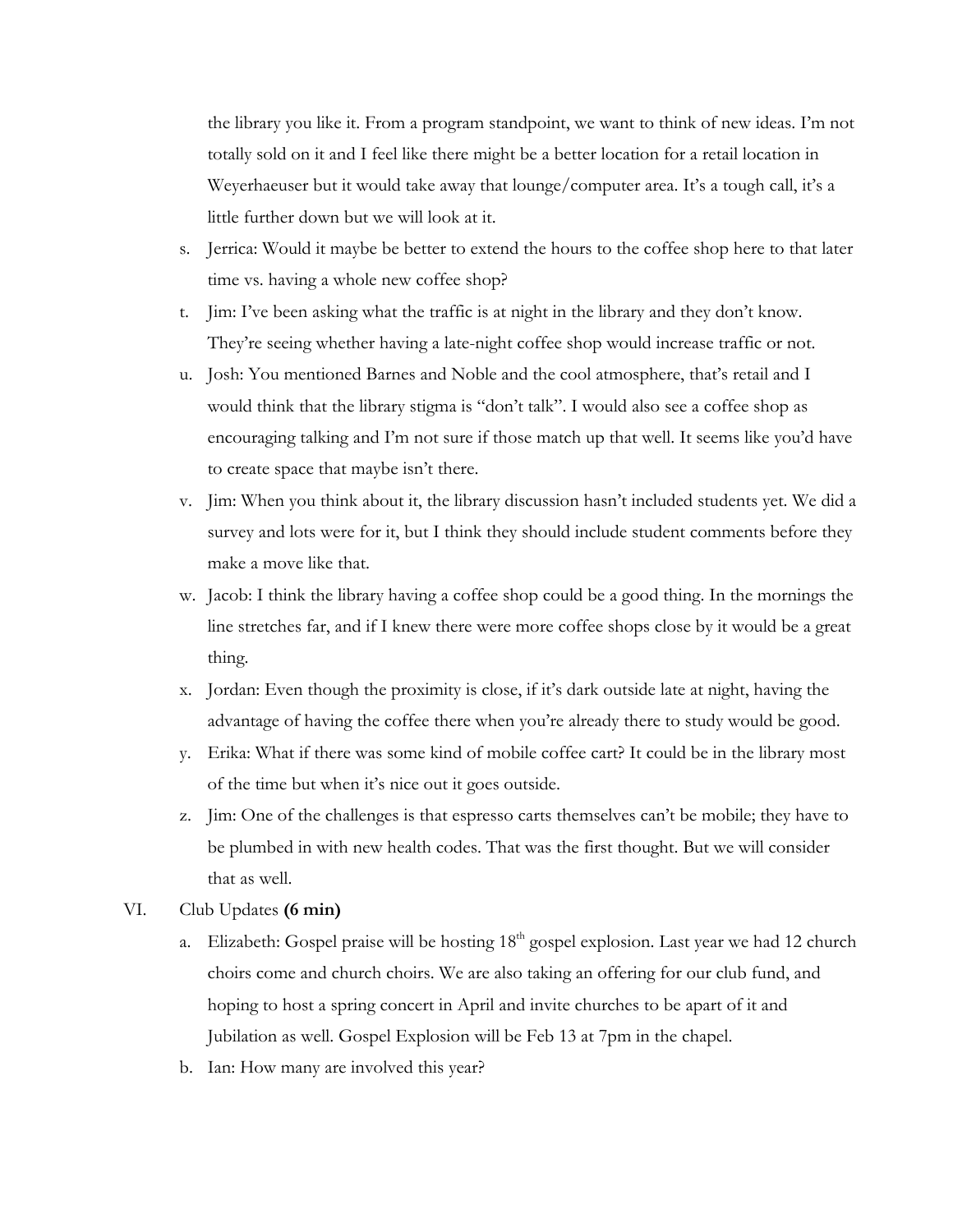c. Elizabeth: We had 25 up until our last performance, we had a drop in Jan term but a lot of people were gone and want to rejoin.

### VII. FVP **(5 min)**

- a. Updates
- b. Kevin: No requisitions or charters tonight, but we will next week. Unallocated -\$11,548 capital \$7,621. Unallocated changed a little because we contributed to black history month speaker, history club is collaborating with BSU. We also helped out with the bubble balls.
- c. Samantha: Will that go up this semester?
- d. Kevin: Yes probably but I'm not sure when or how much. It depends.

### VIII. Reports & Vibes **(15 min)**

- a. Kevin**:** Over Jan term the LGB experience event was really successful, and a lot of people went. It was great to get a feel for what that's like on campus.
- b. Ian: Big thank you to everyone who stayed after and helped.
- c. Matt: I was gone for Jan term but there were still great things happening with sustainability. In the MPR, a corner has been decorated into a lounge. Meant to be a place where anyone can go for a quiet place to hang out. There's material on sustainability and environmental education. There will be a notice board with different projects Kipos is working on. Coming up- February 18 at 7pm there's a Christian environmental activist coming to speak, Ben Lowe. We will have our campus wide compost system pilot program starting this month.
- d. Niehls: Things are good with Outdoor Rec. Jan term break- trip to Bozeman Montana. We went ice climbing, it was great weather. This Friday we have snowshoeing and there's people on the waitlist. We have a lot of stuff going on this month and next that have to do with snow. It's melting but hopefully we will get more snow.
- e. Lauren: We have a Beyond Boppell outreach event February 16 at 8pm in Boppell about the differences between sexuality and gender and learning how to love people and talk to people, and speak about them. It will be great.
- f. Ashton S: MLK was awesome, we did a march and they're still giving away tickets to Selma and then there will be a discussion afterward. Email Rosetta. Sunday the  $8<sup>th</sup>$ , 1pm at AMC downtown. IDC is working hard, will be working on diversity master planning process. Next Saturday night, there will be a concert by Grace Love and the Haters.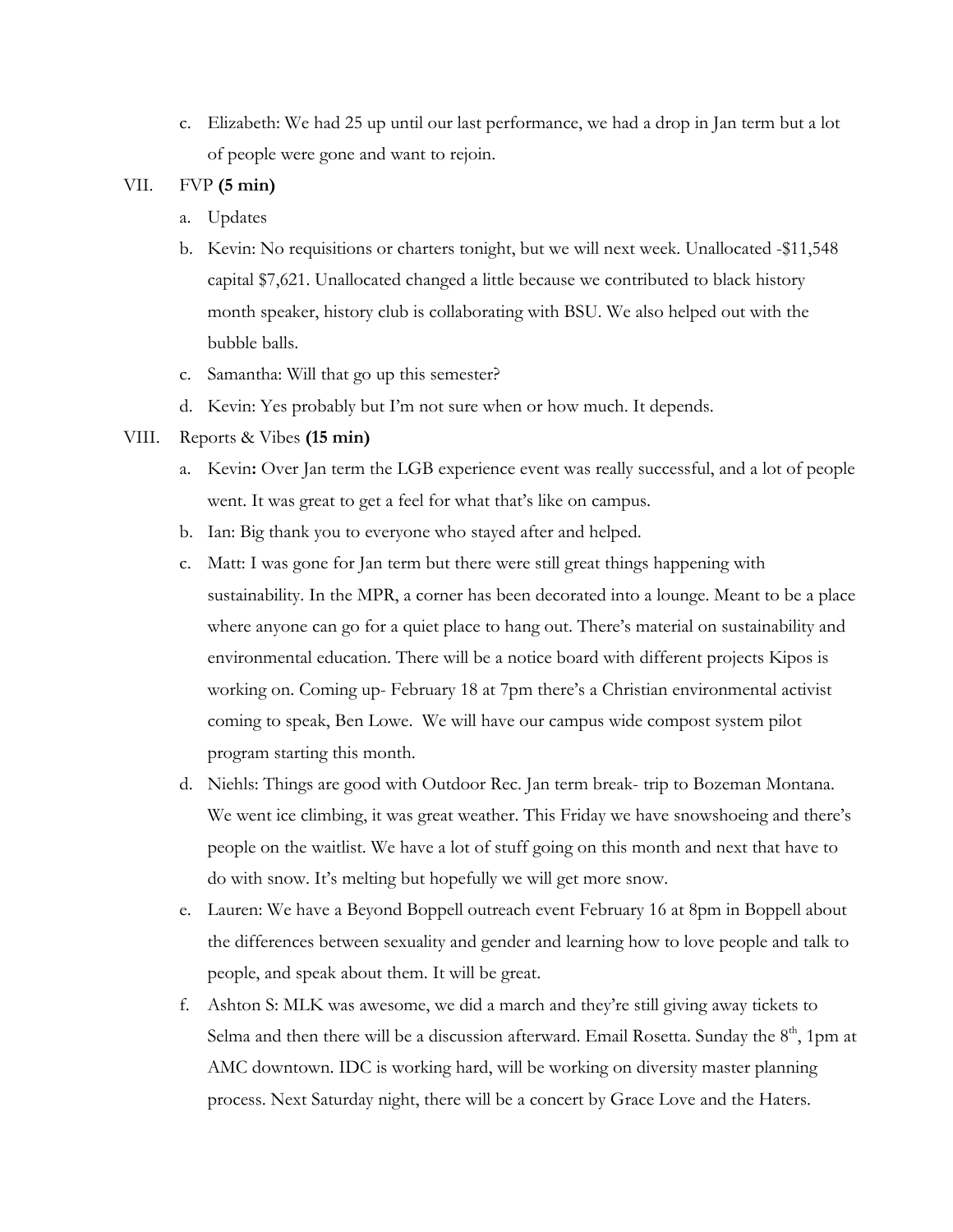They're really excited to be at Whitworth. Swing and Ballroom dance club is still working on lessons for the same night.

- g. Ashton L: Tomorrow night at 9pm is Senior Night at Bigfoot. I'll be buying a bunch of fried food. You can do karaoke, if you're not a senior but are 21 you can come. I'll just be giving food to seniors. I'll be sending out emails to seniors soon for voting on class speakers, there's so many events that need speakers so that will be soon.
- h. Samantha: February 27 is no school, and April 16 is when the board of trustees are here. They won't let you plan events that day.
- i. Jordan: Indoor intramural signups started recently until the 13th. Trying to decide whether to do indoor or outdoor soccer for spring term. Outdoor signups will start in the next few weeks. Not an official list yet, but there will be volleyball, basketball for indoor. Frisbee for outdoor. Hopefully bubble balls will be here March 1, not doing flag football spring term, soccer up in the air still.
- j. Skyler: Pass
- k. Jenna: Set the date for Green with Envy, March 14.
- l. Jacob: This Jan term I was the interim special events coordinator, hosted my first and last unplugged. I had a lot of fun. I also had a special co-host, Niko Aberle. There were a lot of fun acts.
- m. Saige: Why was it in the coffee shop? People said it was crowded.
- n. Jacob: Raleigh and I talked about it and said it was normally done in the coffee shop over Jan term. No secret that basketball fans are in a mid-season slump. I got pompoms, hopefully that will be something cool! Since the snow has come and gone I've been starting to scheme about tournaments I want to do in the spring. I've heard people suggest powder puff football, which is all female flag football. There will also be a coed modified-pitch softball tournament.
- o. Elaine: Pass
- p. Marianne: A while back I checked the website and there's like 6 of us who don't have pictures up there.
- q. Samantha: Were getting pictures of you soon.
- r. Bre: Pass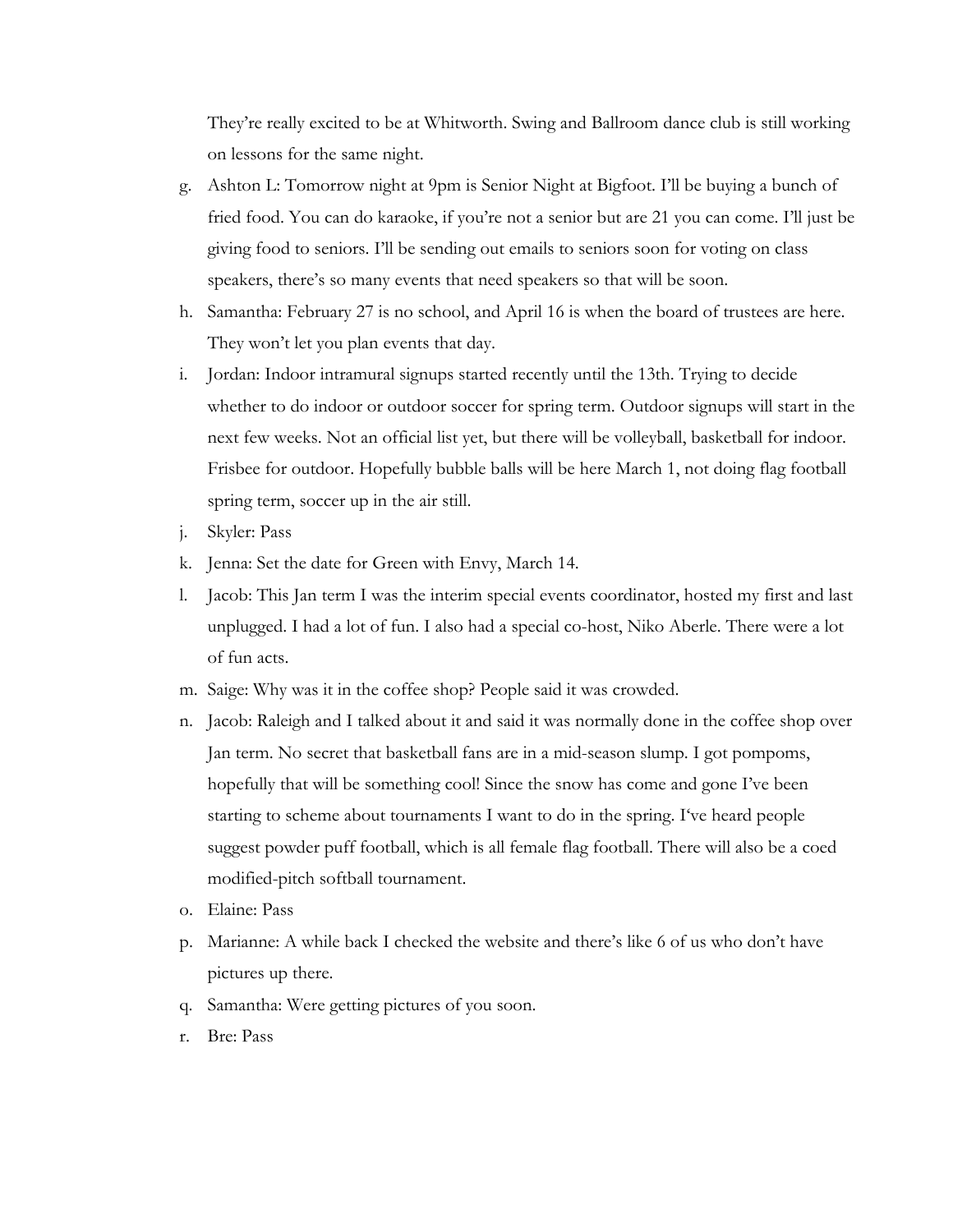- s. Erika: If you guys know people that are moving off campus next year send me their names. Spring athlete training- the UREC was flooded with athletes yesterday but I thought they worked out in Scotford.
- t. Jacob: So that's the track team if it's around 3-4pm. After they have lifting the coach will just say go do cardio, so some go running but some go to the rec center.
- u. Saige: Also don't weight lifting classes meet at the UREC? (yes)
- v. Erika: Over Jan term Graham and I gave some money to Pleasant Blends for off campus students and some people showed up and it was great!
- w. Raleigh: Working on unplugged for the third week of this month, I'm working on a dating game (speed dating). Working on a cooking event. The Kitchen Engine near the Flower Mill. They have a bunch of cooking events that you can buy tickets for. Sushi night on the 17 or the 23. We might see if we can get some involvement with that. We were just contacted today by the Spokane Shock so look for those tickets.
- x. Saige: I really like what Kipos did with the corner downstairs.
- y. Kira: Proxy for Graham. The BELIEF conference is happening and they need more guy mentors.
- z. Jessica: StewVille has a new RD. He's on the hot seat for Prime Time tonight. Department Chairs met on Monday. There's a campus wide essay contest about why liberal arts is a good education system. Whitworth's day of giving is coming up in March.
- aa. Sam: Is the essay only open to people not graduating?
- bb. Ian: It's open to everyone.
- cc. Katie: First meeting on Monday for the Whitworthian.
- dd. Alicen: Root Beer float night in Warren on February 9<sup>th</sup>. I'll be making valentines for all the residents. We have a leadership primetime on the 15th so it would be great if coordinators could come talk. World outside Warren on February 25 on social media for primetime. Hoping to do a BMW movie night (Ballard, Mac and Warren)
- ee. Bre: I live with a bunch of freshmen who don't know where to live next year. We will do a prime time of people explaining what their experience was in their dorm, there will also be dorm tours.
- ff. Josh: I have a friend who wants to start a slam poetry club, looking for members.
- gg. Ashton S: You should talk to Maddie Harris because she is already starting a slam poetry club.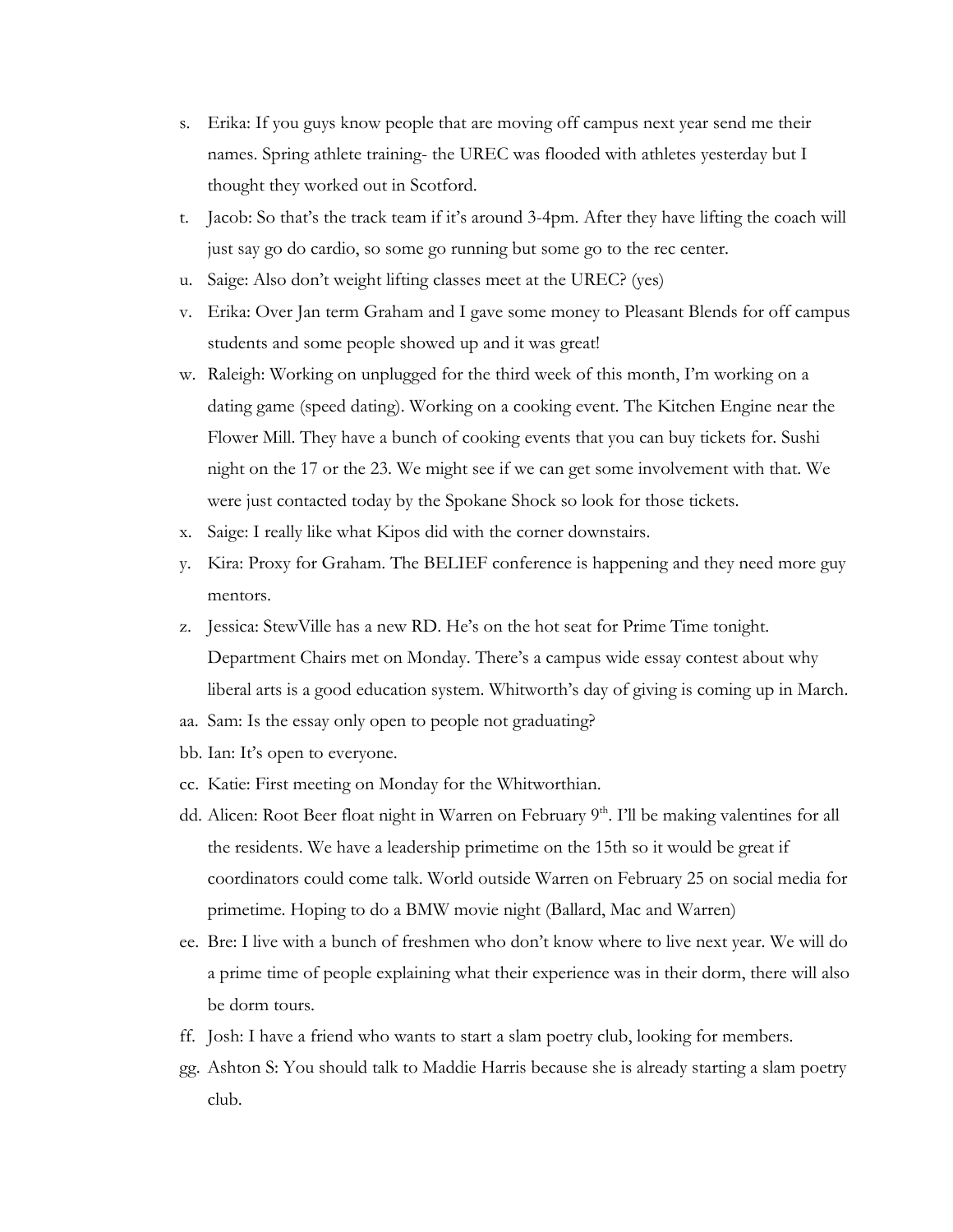- hh. Josh: Then also I had a great break and it got me thinking, I was just wondering why zone reps are here. What's our purpose? I know we help senators, but just wondering why the position was created.
- ii. Ian: I wasn't there for the origin, but it's just based on numbers for campus. We have continued conversations about this because when I was a rep I maybe had similar thoughts. It's really just to have another person on the team from that area/community. More representation on the team to bring a different voice, and when we do constituency reports it's more people to go out and get more voices. Another voting member at the table.
- jj. Jerrica: Maddie Harris last semester she did a weekly slam poetry night. But every week is a lot to plan, so we're thinking about doing it once a month. It's a couple videos and a discussion. We got an email from housing wondering if anyone had cat allergies and how severe they were. Does anyone know anything about that?
- kk. Bre: There have been multiple cats on campus that have been found. So cats are being hidden.
- ll. Haley: I'm working on awkward middle school dance, narrowed it down to two dates, 13th or  $20<sup>th</sup>$ . Also thinking about doing a spa night.
- mm. Laurel: Branches concert on April 17.
- nn. Kelsey: Senior pictures today and tomorrow. If you have any friends that want to join yearbook tell them to! Tomorrow pictures are from 3-7 here in the chambers.
- oo. Danny: First day of class went well, if you're interested in joining whitworth.fm you can do that for the next two weeks. 5-5:40pm every Tuesday. Dj's of any style of music. We might be adding talk radio.
- pp. Benjamin: New Mac senator. Just got here trying to figure everything out.
- qq. Ali: It's good to be back!

# IX. EVP **(5 min)**

- a. Updates
- b. Eli: Reps and senators, respond to my email soon about one on ones. Tomorrow you have to meet with me after convocation at the flag poles. Convocation is at 11 tomorrow in Cowles Auditorium.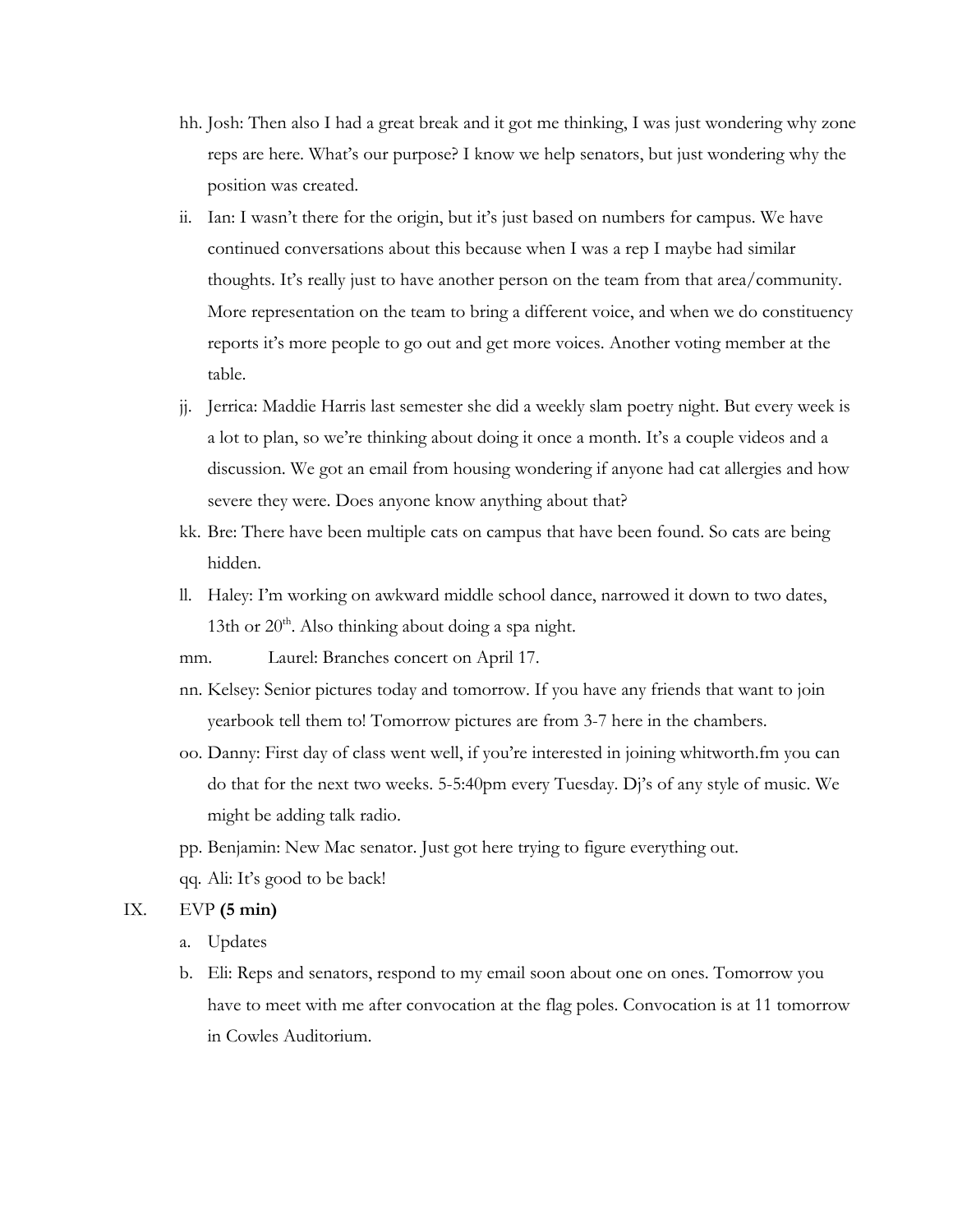- c. Lauren: I'm sitting on a committee that will maybe buy new software to replace Whitnet but the sad news is that it won't be here for like two more years. If you have ideas of what you'd want this to have send it to me.
- d. Samantha: Who's on the library committee?
- e. Jenna: I am but they never meet.
- f. Ian: Amanda wanted to start working hard on the library this spring.

# X. President **(10 min)**

- a. Zip Cars
- b. Ian: Tomorrow there will be a meeting about zip cars. Zip Cars- they have a car available on campus that you can pay by the mile to use if you don't have one. To drive to the store, doctor appointments, etc. They tried a few years ago to get one and there wasn't a lot of interest but a student has been working on it again. They are meeting tomorrow and want to know if anyone from ASWU could go.
- c. Ian: New notepads from Hawthorne!
- d. Retreat
- e. Ian: Friday we will meet here at 6pm. Option of staying the night here or we will also give you the option to go back to your dorm/house. We will break at 11 or 11:30 that night. Then we will meet back at 8am Saturday. Bring stuff to stay the night if you want to. We will be going until around 11:45am on Saturday. We'll also do team building exercises. We're making breakfast for you guys Saturday morning!
- f. Kevin: Finance committee look at your email because times have changed.
- XI. Dayna: Gender Neutral Bathrooms
	- a. Dayna: A couple of us are trying to get gender-neutral bathrooms in the HUB. In other buildings where when you open the door and its right there, that's where we would make it gender neutral. We might try to designate one of the bathrooms upstairs or downstairs as a gender-neutral bathroom.
	- b. Kai: I am a transgender male, so the bathroom situation is a little bit hard. I have to pan around what I'm comfortable with and how people see me. If I go into the male bathroom I get some looks, but if I go into the female ones I'm uncomfortable and I still get weird looks. Right now you kind of stand with two different directions and I'm not sure which way to go. It would just be nice not to feel like I have to choose.
	- c. Josh: What would a typical one look like?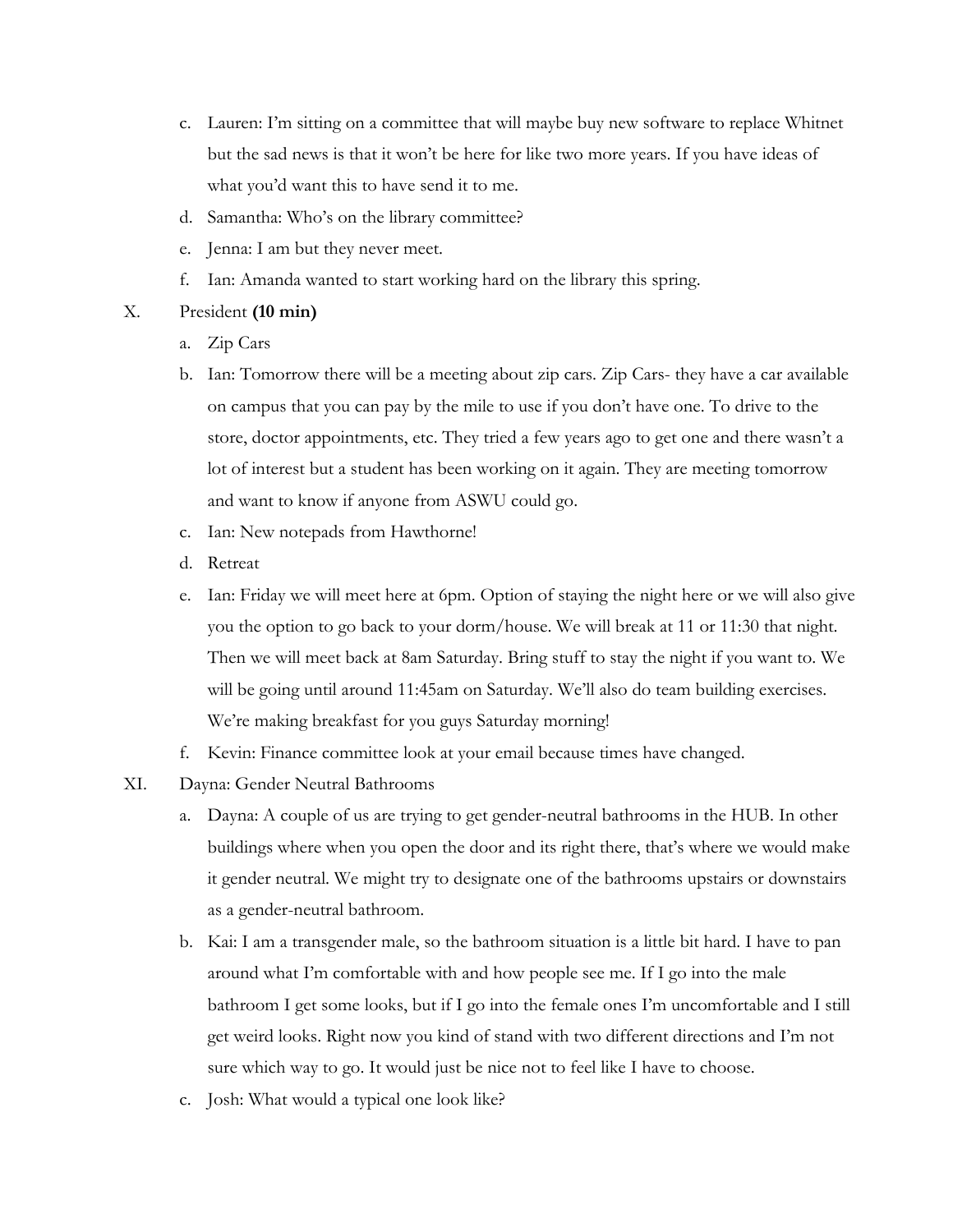- d. Dayna: You want ones with privacy stalls that close. Probably two centrally located ones so visitors could find where it is too. At conferences we often have people ask questions whether we have gender-neutral bathrooms or not so we're behind the times. So we would have a gender-neutral sign on the door as well.
- e. Eli: Is it totally open to anyone who wants a private stall? Could I go in?
- f. Dayna: Some bathrooms had a blurb at the bottom that says anyone using this bathroom understands it's a place of safety. If we felt that would be helpful we would put that so you would know when you walked in there might be other people in there but that wouldn't be something that would bother you.
- g. Eli: Would this end up becoming a bathroom for only a few people?
- h. Dayna: It would be on people's own comfort.
- i. Jordan: So you'll be choosing one of the women's bathrooms and I would be worried that if it were next to a male bathroom it would continue to be a women's restroom.
- j. Dayna: We would advertise where this bathroom was. For students and for visitors.
- k. Ashton S: It's more accessible, it's all stalls and there are trashcans in every stall.
- l. Dayna: Hopefully someday we could change the urinals and that one day all bathrooms would be gender neutral.
- m. Raleigh: Suggest that this upstairs one be changed because it's larger. Then in future planning you could convert the men's bathroom as well.
- n. Brendan: Maybe converting a men's bathroom as well so one upstairs and one downstairs.
- o. Dayna: That's a great idea. We will focus on one for now and then we can on our website have a thing that says here's where all the gender-neutral bathrooms are.
- p. Eli: If it's in an open place and there's the male bathroom and the gender neutral one, do you feel pressure to still make that choice? If it is going to end up becoming a women's bathroom…
- q. Kai: The issue that I have is that as it is there are only a few bathrooms I feel comfortable using. There's a single bathroom right outside my dorm, etc… My fear is that if I go into a male bathroom I always feel like I'm going to get kicked out. It would give me a sense of safety and people not asking whether I know if I'm in the right bathroom.
- r. Eli: It would be more advantageous if both were gender neutral.